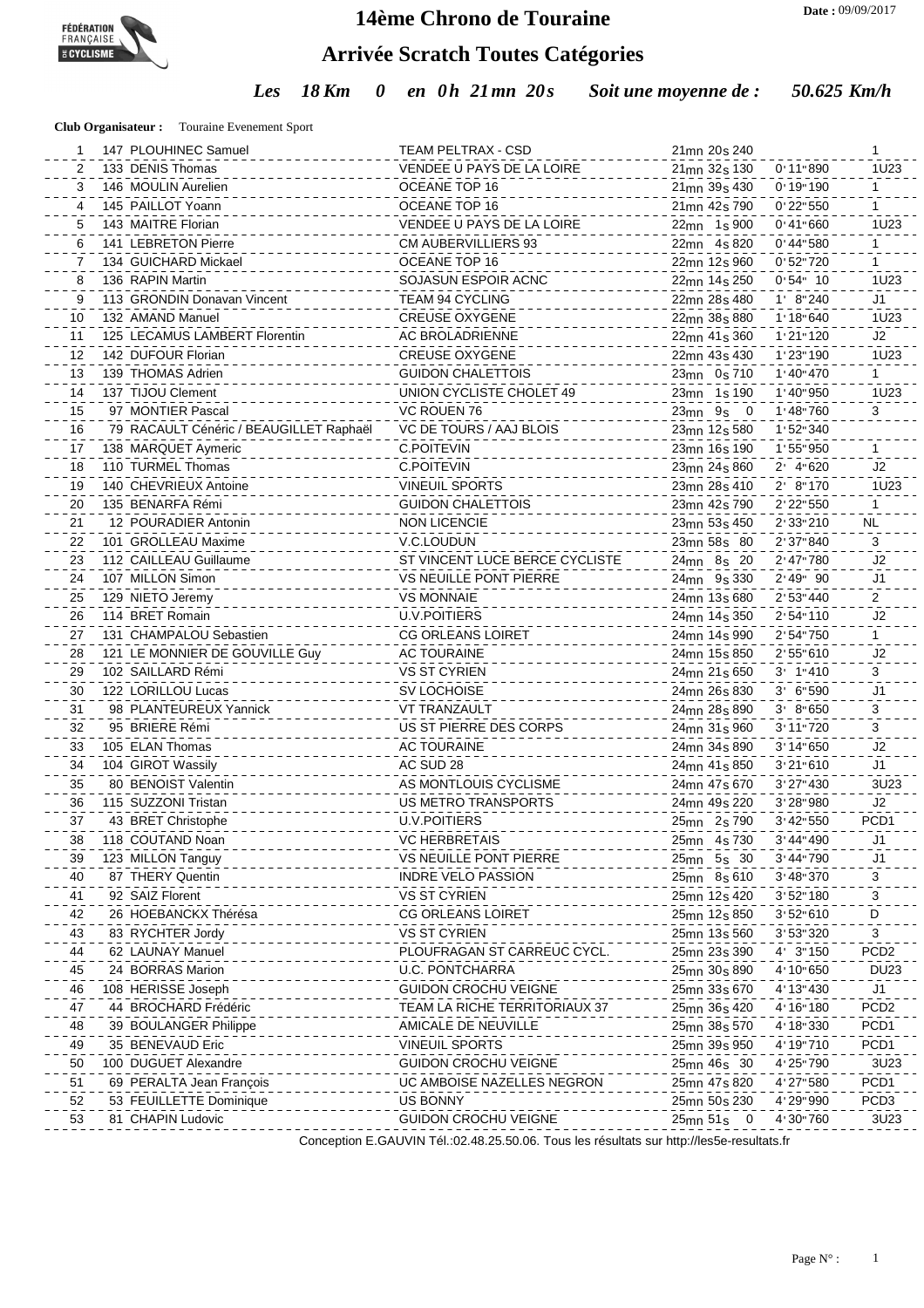## **14ème Chrono de Touraine Arrivée Scratch Toutes Catégories**

#### **Club Organisateur :** Touraine Evenement Sport

| 54  | 22 LE NET Marie            | <b>VC PONTIVYEN</b>             | 25mn 52s 810                         | 4'32"570      | DJ1              |
|-----|----------------------------|---------------------------------|--------------------------------------|---------------|------------------|
| 55  | 117 TIREAU Quentin         | UV DESCARTES                    | 25mn 53s 250                         | $4'33''$ 10   | J1               |
| 56  | 109 APPLINCOURT Maxime     | AVENIR CYCLISTE CHATELLERAUDAIS | 25mn 58s 0                           | 4'37"760      | J2               |
| 57  | 120 BERNARD Killian        | <b>VT TRANZAULT</b>             | 26mn 3s 960                          | 4' 43" 720    | J <sub>1</sub>   |
| 58  | 93 MARIANO Jeremy          | UNION CYCLISTE CHOLET 49        | 26mn 5s 160                          | 4'44"920      | 3U23             |
| 59  | 116 SCULFORT Tom           | US ST PIERRE DES CORPS          | 26mn 5s 190                          | 4'44"950      | J <sub>1</sub>   |
| 60  | 59 JAHAN Christophe        | <b>BLOIS CYCLOSPORT</b>         | 26mn 6s 190                          | 4' 45" 950    | PCD <sub>2</sub> |
| 61  | 52 DURAND Christophe       | TEAM LA RICHE TERRITORIAUX 37   | 26 <sub>mn</sub> 11 <sub>s</sub> 190 | 4'50"950      | PCD1             |
| 62  | 90 LEMAITRE Jérémy         | UC JOUE LES TOURS               | 26 <sub>mn</sub> 12 <sub>s</sub> 30  | 4'51"790      | 3U23             |
| 63  | 47 COURIVAULT Jérémy       | <b>SC STE MAURE</b>             | 26 <sub>mn</sub> 13 <sub>s</sub> 410 | 4'53"170      | PCD <sub>3</sub> |
| 64  | 4 SICAULT Jean Marc        | <b>NON LICENCIE</b>             |                                      | 4' 53" 260    | <b>NL</b>        |
|     | 28 WIEL Jade               | VC MORTEAU MONTBENOIT           | 26 <sub>mn</sub> 13 <sub>s</sub> 500 | 4'55"460      | DJ1              |
| 65  | 82 BESNARD Benjamin        |                                 | 26 <sub>mn</sub> 15 <sub>s</sub> 700 |               | 3                |
| 66  |                            | V.C.LOUDUN                      | 26 <sub>mn</sub> 15 <sub>s</sub> 800 | 4'55"560      |                  |
| 67  | 51 DELBART Steve           | <b>INDRE VELO PASSION</b>       | 26 <sub>mn</sub> 23 <sub>s</sub> 310 | $5'$ $3''$ 70 | PCD <sub>2</sub> |
| 68  | 96 FLEURIAU Damien         | <b>V.NAINTRE</b>                | 26 <sub>mn</sub> 24 <sub>s</sub> 650 | $5'$ 4"410    | $\overline{2}$   |
| 69  | 54 FOUSSARD Quentin        | U.V.POITIERS                    | 26mn 29s 730                         | $5'$ 9"490    | PCD <sub>1</sub> |
| 70  | 32 AUGER Christophe        | <b>CRAC TOURAINE</b>            | 26mn 31s 380                         | 5'11''140     | PCD <sub>1</sub> |
| 71  | 89 BOUCHER Antoiine        | ST JEAN DE LA RUELLE CYC        | 26mn 35s 970                         | 5' 15" 730    | $\mathbf{3}$     |
| 72  | 36 BESCHON Jérôme          | <b>VS MONNAIE</b>               | 26mn 36s 20                          | 5' 15" 780    | PCD <sub>1</sub> |
| 73  | 20 MAUGE Marine            | <b>CG ORLEANS LOIRET</b>        | 26mn 37s 530                         | 5' 17" 290    | <b>DU23</b>      |
| 74  | 46 CONSTANTIN Claude       | <b>TEAM RENAUDIN CYCLISTE</b>   | 26mn 40s 650                         | 5' 20" 410    | PCD <sub>1</sub> |
| 75  | 18 VALIAVANOS Anaïs        | UV PINON ANIZY                  | 26mn 44s 680                         | 5' 24" 440    | D                |
| 76  | 77 VIDAL Maurice           | <b>AC ECHIRE</b>                | 26mn 46s 920                         | 5' 26" 680    | PCD4             |
| 77  | 27 GUEDON Mélanie          | <b>UC MONTOIRE</b>              | 26mn 47s 40                          | 5' 26" 800    | <b>DU23</b>      |
| 78  | 91 LACAINE Sébastien       | <b>GUIDON CROCHU VEIGNE</b>     | 26mn 54s 760                         | 5' 34" 520    | 3                |
| 79  | 68 MOLAC Jean Marie        | TEAM RENAUDIN CYCLISTE          | 26mn 55s 580                         | 5' 35" 340    | PCD <sub>2</sub> |
| 80  | 58 GUTIERREZ Romain        | <b>VC CONTROIS</b>              | 26mn 59s 700                         | 5' 39" 460    | PCD <sub>2</sub> |
| 81  | 111 JUIGNE Clément         | PL PAUL BERT TOURS              | 27mn 1s 20                           | 5' 40" 780    | J2               |
| 82  | 48 COUROUX David           | <b>SAS VTT</b>                  | 27mn 3s 260                          | 5'43" 20      | PCD <sub>3</sub> |
| 83  | 9 SWIATKIEWIEZ Richard     | <b>NON LICENCIE</b>             | 27mn 6s 860                          | 5' 46" 620    | <b>NL</b>        |
| 84  | 124 BOURREAU Eddy          | <b>GUIDON CROCHU VEIGNE</b>     | 27mn 7s 460                          | 5' 47" 220    | J <sub>1</sub>   |
| 85  | 3 FLECHEAU Bruno           | <b>NON LICENCIE</b>             | 27mn 11s 400                         | 5'51''160     | <b>NL</b>        |
| 86  | 86 GAUGAIN Julian          | <b>CS FLECHOIS</b>              | 27mn 12s 50                          | 5'51''810     | 3                |
| 87  | 23 SOUFFACHE Lisa          | EV ANGERS DOUTRE                | 27mn 20s 540                         | 6' 0"300      | DJ1              |
| 88  | 78 FATIN Patrick           | UC JOUE LES TOURS               | 27mn 22s 360                         | $6'$ 2" 120   | PCD <sub>1</sub> |
| 89  | 106 BALLU Pierre           | <b>SV LOCHOISE</b>              | 27mn 24s 350                         | $6'$ 4"110    | J <sub>1</sub>   |
| 90  | 71 PIVIN Christophe        | CC BRAQUET ABBATIEN             | 27mn 27s 310                         | $6'$ 7" 70    | PCD <sub>3</sub> |
| 91  | 72 ROMASKA Alain           | VC FONTAINEBLEAU AVON           | 27mn 36s 590                         | 6'16''350     | PCD <sub>3</sub> |
|     |                            |                                 |                                      |               | PCD <sub>1</sub> |
| 92  | 60 JOINEAU Vincent         | UST EQUEURDREVILLE              | 27mn 38s 60                          | 6' 17" 820    | PCD <sub>3</sub> |
| 93  | 38 BODIN Philippe          | <b>CS CHINONAIS</b>             | 28mn 0s 750                          | 6'40''510     |                  |
| 94  | 42 BRASSAC Christophe      | TEAM LA RICHE TERRITORIAUX 37   | 28mn 6s 710                          | 6'46"470      | PCD <sub>3</sub> |
| 95  | 65 LINAS Corentin          | ASPO TOURS CYCLISME             | 28mn 13s 660                         | 6'53''420     | PCD <sub>2</sub> |
| 96  | 21 TREHIN Margot           | CO COURCOURONNES CYC. FEMININ   | 28mn 17s 450                         | 6'57"210      | DJ1              |
| 97  | 25 MUZIC Evita             | <b>VC MORTEAU MONTBENOIT</b>    | 28mn 18s 790                         | 6'58''550     | DJ <sub>2</sub>  |
| 98  | 57 GREENFIELD Michaël      | TEAM LA RICHE TERRITORIAUX 37   | 28mn 22s 480                         | $7'$ 2"240    | PCD <sub>3</sub> |
| 99  | 63 LEMAITRE Stéphane       | UC JOUE LES TOURS               | 28mn 23s 260                         | 7' 3" 20      | PCD <sub>3</sub> |
| 100 | 37 BESNARD Olivier         | <b>CS CHINONAIS</b>             | 28mn 24s 260                         | $7'$ 4" 20    | PCD <sub>3</sub> |
| 101 | 74 SOMMIER Michel          | LA PEDALE PATICHONNE            | 28mn 27s 780                         | 7' 7"540      | PCD4             |
| 102 | 73 SCHANG Bruno            | V.NAINTRE                       | 28mn 29s 900                         | $7'$ 9"660    | PCD4             |
| 103 | 33 BASSO DE MARCH Jean Luc | <b>SC STE MAURE</b>             | 28mn 30s 980                         | 7' 10" 740    | PCD <sub>3</sub> |
| 104 | 19 EUSTACHE Emeline        | <b>VC MORTEAU MONTBENOIT</b>    | 28mn 32s 440                         | 7' 12" 200    | DJ1              |
| 105 | 75 THERY Bernard           | <b>INDRE VELO PASSION</b>       | 28mn 34s 670                         | 7' 14" 430    | PCD4             |
| 106 | 84 CONSTANTIN Yoann        | C.POITEVIN                      | 28mn 35s 150                         | 7'14''910     | 3U23             |
|     |                            |                                 |                                      |               |                  |

Conception E.GAUVIN Tél.:02.48.25.50.06. Tous les résultats sur http://les5e-resultats.fr